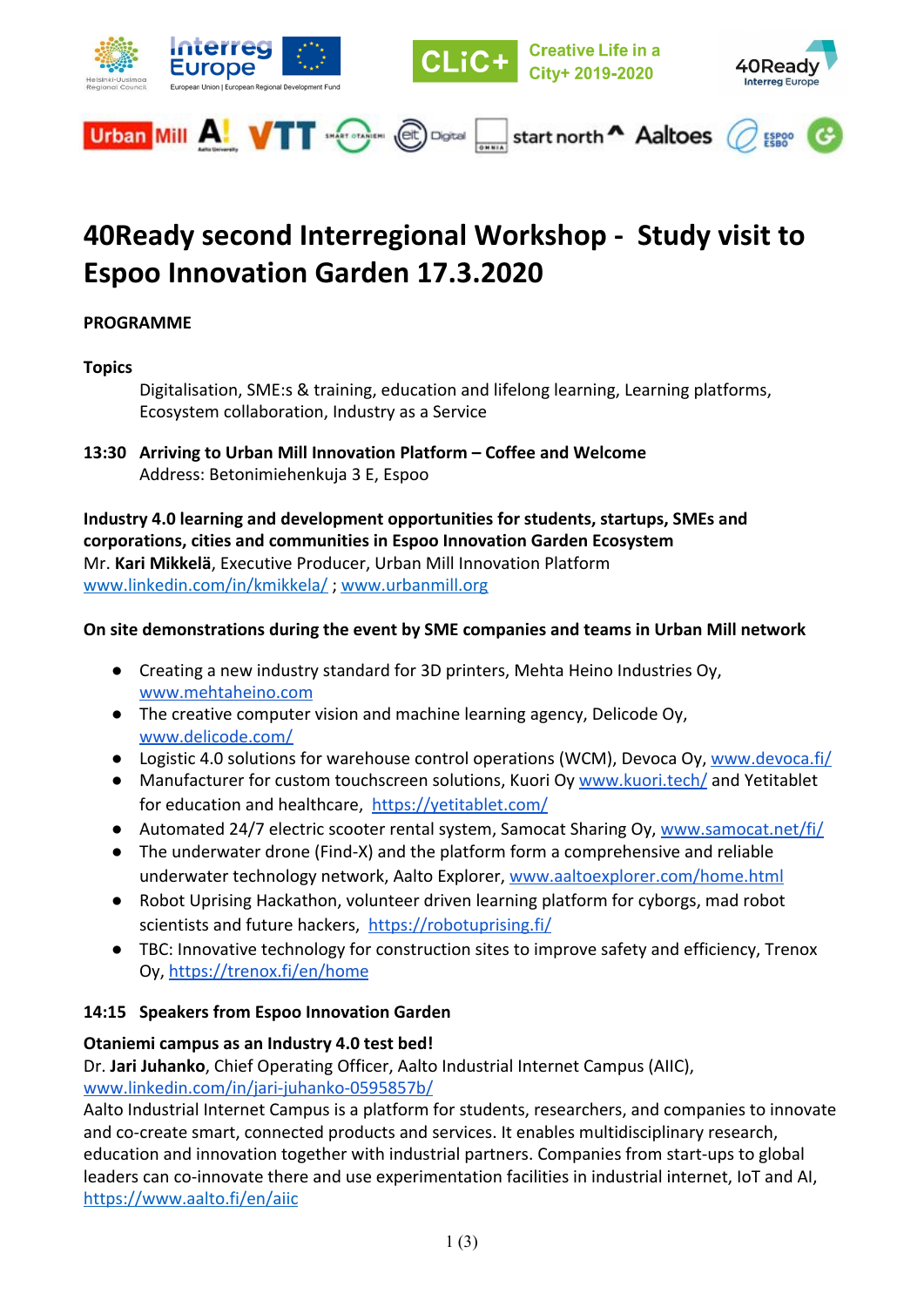



reative Life in a City+ 2019-2020



### **Collaborative framework for industry and education 4.0**

Dr. **Maria Clavert**, Professor of Practice (Technology Education), Aalto Design Factory, Universities of the Future project (UoF), <https://designfactory.aalto.fi/the-staff/maria-clavert/>

The project brings together higher education institutions , businesses and public organizations from Finland, Poland and Portugal, to collaborate within the upcoming framework of Industry 4.0. This community of practice aims to address the existing gap in the current offer in Higher Education and co-create innovative and multidisciplinary solutions adjusted to the current and upcoming challenges of a digital era. <https://designfactory.aalto.fi/universitiesofthefuture/>

# **Industrial Internet continuing education program**

Ms. **Jenniliisa Särkkä-Blomberg**, Associate Director, Open Enrollment Programs and Networks, Aalto Executive Education Ltd, [www.linkedin.com/in/jenniliisa-särkkä-blomberg-61274a1b/](http://www.linkedin.com/in/jenniliisa-s%C3%A4rkk%C3%A4-blomberg-61274a1b/) The course will explore the business potential of the Industrial Internet. The learning will enable SMEs and larger companies to create more attractive products and services and streamline its production processes by seeing things from the customer's viewpoint. [www.aaltopro.fi/en/programs/digitalisaation-johtaminen-teollisuudessa](https://www.aaltopro.fi/en/programs/digitalisaation-johtaminen-teollisuudessa)

# **Smart Otaniemi Innovation Ecosystem of Smart energy**

Dr. **Ismo Heimonen**, Senior Research Scientist, VTT Technical Research Centre of Finland Ltd, [www.linkedin.com/in/ismo-heimonen-737a9b112/](https://www.linkedin.com/in/ismo-heimonen-737a9b112/)

Creating in collaboration with the city, university and companies a more sustainable world through pilots involving everything from AI and blockchain, to aggregator business models, smart EV charging infrastructure, and 5G and IoT services, <https://smartotaniemi.fi/>; [www.vttresearch.com/](http://www.vttresearch.com/)

### **EIT Digital**

Dr. **Timo Nyberg**, Head of Schools (Summer Schools and Professional School), EIT Digital , Helsinki node, European Institute of Innovation & Technology, [www.linkedin.com/in/timo-nyberg-0b07842/](http://www.linkedin.com/in/timo-nyberg-0b07842/) [www.eitdigital.eu/about-us/locations/helsinki-clc/](http://www.eitdigital.eu/about-us/locations/helsinki-clc/),

[www.eitdigital.eu/innovation-factory/digital-industry/](https://www.eitdigital.eu/innovation-factory/digital-industry/) [www.eitdigital.eu/innovation-factory/digital-tech/](https://www.eitdigital.eu/innovation-factory/digital-tech/)

#### **5G Mökki Virtual learning platform**

Mr. **Lauri Hollo,** Head of Community, Start North - Student led Next Generation Education Ecosystem Platform, [www.linkedin.com/in/lauri-hollo-a2522a135/](http://www.linkedin.com/in/lauri-hollo-a2522a135/)

5G mökki offers visitors of all ages the access for the latest VR- and 5G -technology and most sophisticated educational content. <https://en.5gmokki.com/lue-lisaeae> ;<https://startnorth.com/>

#### **AI Truck: the happiest AI in the world!**

Dr. **Heidi Rajamäki-Partanen**, Director of Innovations, Omnia AI Lab,

[www.linkedin.com/in/rajamaki/](http://www.linkedin.com/in/rajamaki/)

Digital Equality Accelerator.Omnia is a multisector education provider and regional development center which offers among others vocational and general upper secondary education <https://tekoalyrekka.fi/ai-truck/> ; <https://www.omnia.fi/internationalomnia>

#### **Aaltoes - Student-run Entrepreneurship community for adventurous forerunners Case Showdown Morrow Hackathon for learning and working with companies**

Ms. **Julia Myllyviita**, Showdown Morrow, Aalto Entrepreneurship Society @ Startup Sauna - Finland's central hub for all things Startup-related, <https://www.linkedin.com/in/juliamyllyviita/>